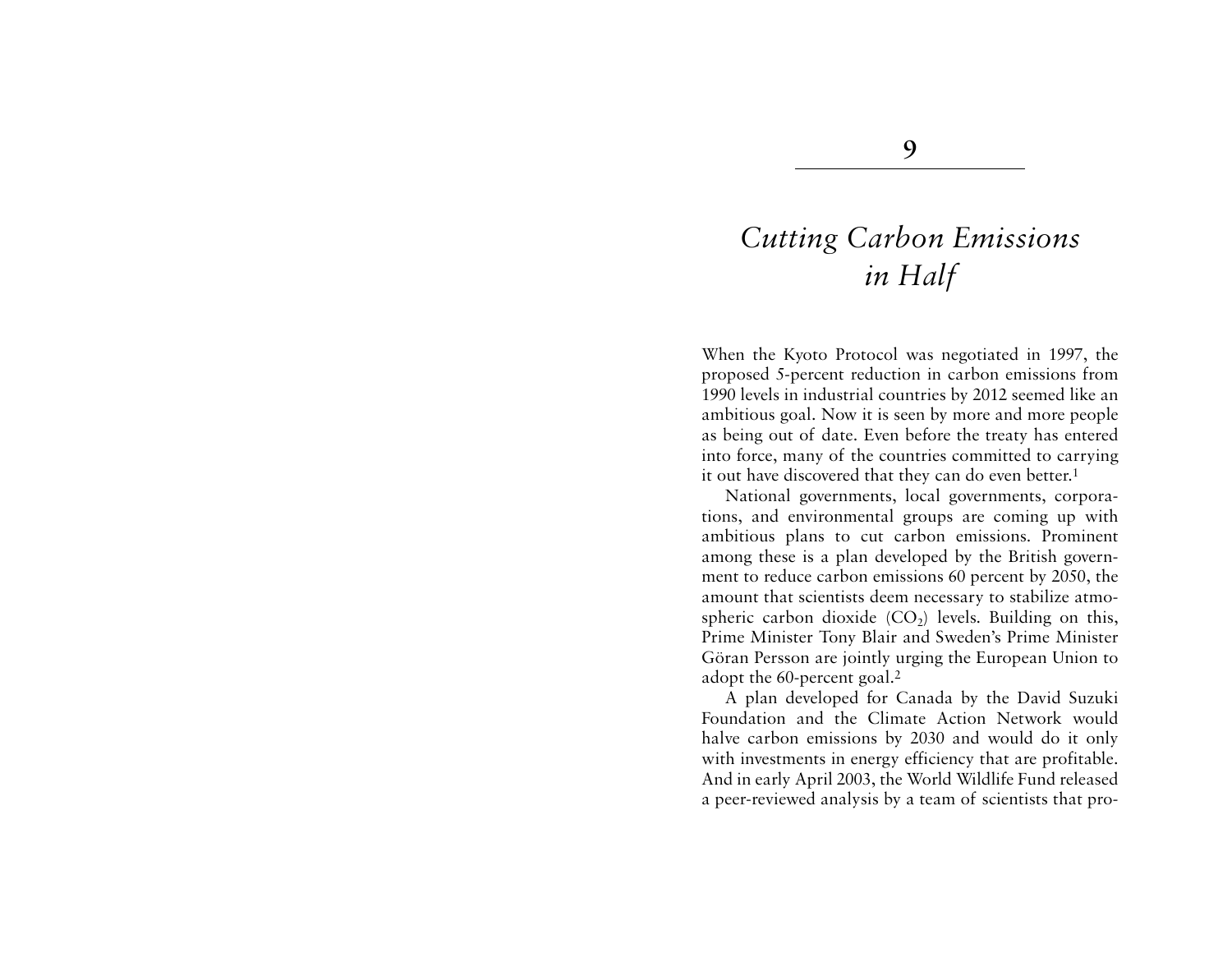posed reducing carbon emissions from U.S. electric power generation 60 percent by 2020. This proposal centers on a shift to more energy-efficient power generation equipment, the use of more-efficient household appliances and industrial motors and other equipment, and in some situations a shift from coal to natural gas. If implemented, it would result in national savings averaging \$20 billion a year from now until 2020.3

In Canada's most populous province, an environmental group—the Ontario Clear Air Alliance—has devised a plan to phase out the province's five coal-fired power <sup>p</sup>lants, the first one in 2005 and the last one by 2015. The <sup>p</sup>lan is supported by all three major political parties. Jack Gibbons, director of the Alliance, says of coal burning, "It's a nineteenth century fuel that has no place in twenty-first century Ontario."4

Germany, which has set the pace for reducing carbon emissions among industrial countries, is now talking about lowering its emissions by 40 percent by 2020. And this is a country that is already far more energy-efficient than the United States. Contrasting goals for cutting carbon emissions in Germany and the United States are due to a lack of leadership in the latter—not a lack of technology.5

U.S.-based Interface, the world's largest manufacturer of industrial carpeting, cut carbon emissions in its Canadian affiliate during the 1990s by two thirds from the peak. It did so by examining every facet of its business from electricity consumption to trucking procedures. The company has saved more than \$400,000 a year in energy expenditures. CEO Ray Anderson says, "Interface Canada has reduced greenhouse gas emissions by 64 percent from the peak, and made money in the process, in no small measure because our customers support environmental responsibility." The Canadian plan to cut carbon

emissions in half by 2030 was inspired by the profitability of the Interface initiative.6

Although stabilizing atmospheric  $\mathrm{CO}_2$  levels is a staggering challenge, it is entirely doable. Detailed studies by governments and by various environmental groups are beginning to reveal the potential for reducing carbon emissions while saving money in the process. With advances in wind turbine design and the evolution of the fuel cell, we now have the basic technologies needed to shift quickly from a carbon-based to a hydrogen-based energy economy. Cutting world carbon emissions in half by 2015 is entirely within range. Ambitious though this might seem, it is commensurate with the threat that climate change poses.

## **Raising Energy Productivity**

The enormous potential for raising energy productivity becomes clear in comparisons among countries. Some countries in Europe have essentially the same living standard as the United States yet use scarcely half as much energy per person. But even the countries that use energy most efficiently are not close to realizing the full potential for doing so.7

In April 2001, the Bush administration released a new energy plan and called for construction of 1,300 new power plants by 2020. Bill Prindle of the Washingtonbased Alliance to Save Energy responded by pointing out how the country could eliminate the need for those plants and save money in the process. He ticked off several steps that would reduce the demand for electricity: Improving efficiency standards for household appliances would eliminate the need for 127 power plants. More stringent residential air conditioner efficiency standards would eliminate 43 power plants. Raising commercial air conditioner standards would eliminate the need for 50 plants.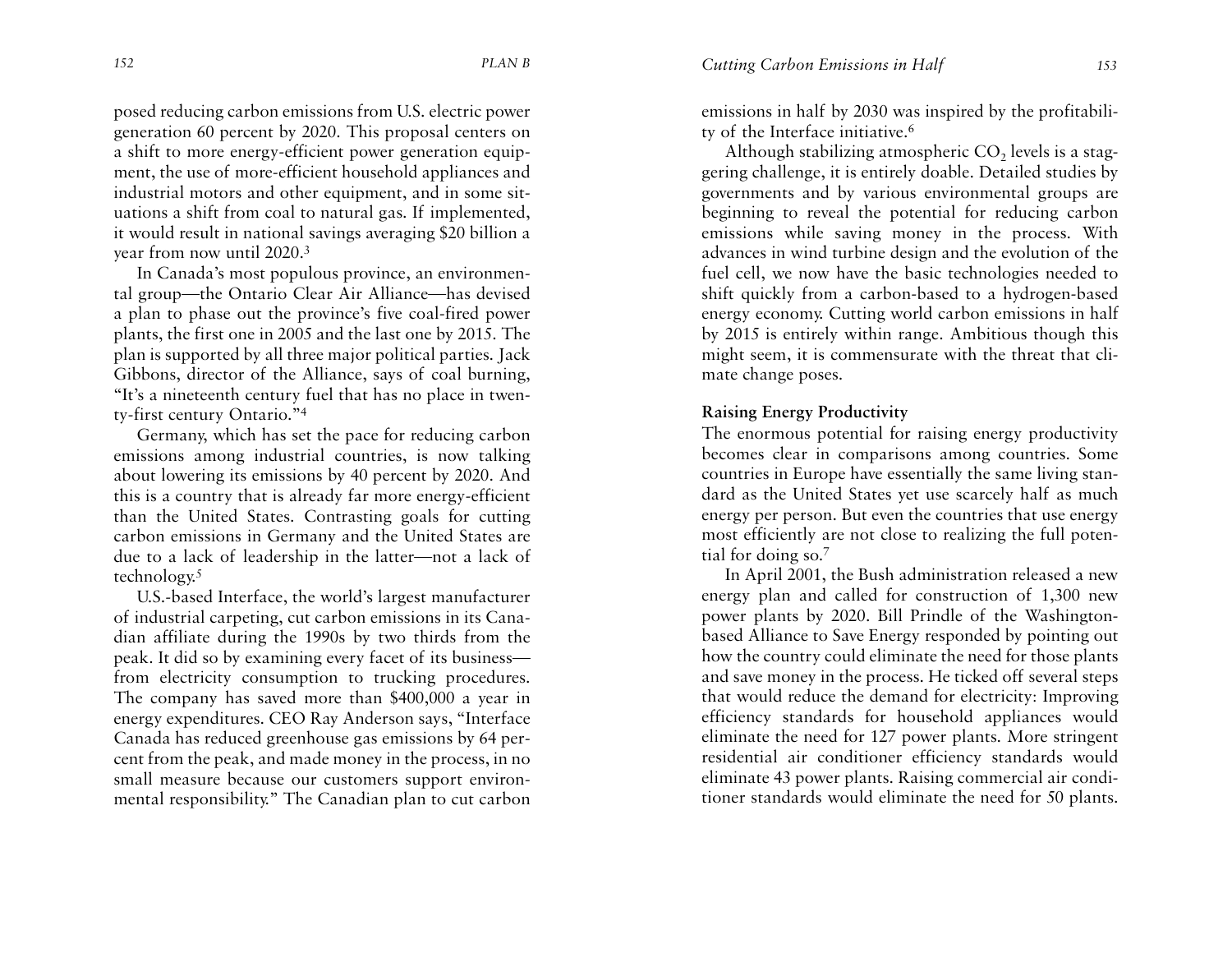Using tax credits and energy codes to improve the effi ciency of new buildings would save another 170 plants. Similar steps to raise the energy efficiency of existing buildings would save 210 plants. These five measures alone from the list suggested by Prindle would not only eliminate the need for 600 power plants, they would save money too.<sup>8</sup>

Of course, each country will have to fashion its own <sup>p</sup>lan for raising energy productivity. Nevertheless, there are a number of common components. Some are quite simple but highly effective, such as banning the use of nonrefillable beverage containers, eliminating the use of incandescent light bulbs, doubling the fuel efficiency of automobiles, and redesigning urban transport systems to raise efficiency and increase mobility.

We know that it is possible to ban the use of nonrefillable beverage containers because Canada's Prince Edward Island has already done so. And Finland has a stiff tax on nonrefillables that has lead to 98-percent container reuse for soft drinks. These actions reduce energy use, water use, and garbage generation. A refillable glass bottle used over and over again requires about 10 percent as much energy per use as an aluminum can, even if the can is recycled. Cleaning, sterilizing, and relabeling a used bottle requires little energy, but recycling aluminum, which has a melting point of 660 degrees Celsius (1220 degrees Fahrenheit), is an energy-intensive process. Banning nonrefillables is a win-win policy initiative because it cuts both energy use and the flow of garbage.9

Another simple step is to replace all incandescent light bulbs with compact fluorescent bulbs (CFLs), which use only one third as much electricity and last 10 times as long. In the United States, where 20 percent of all electricity is used for lighting, if each household replaced commonly used incandescents with compact fluorescents, electricity for lighting would be cut in half. The combination of lasting longer and using less electricity greatly outweighs the higher costs of the CFLs, yielding a risk-free return of some 25–40 percent a year. Worldwide, replacing incandescent light bulbs with CFLs would save enough electricity to close hundreds of coal-fired power <sup>p</sup>lants, and it could be accomplished easily within three years if we decided to do it.10

A third obvious area for raising energy efficiency is automobiles. In the United States, for example, if all motorists were to shift from their current vehicles withinternal combustion engines to cars with hybrid engines, like the Toyota Prius or the Honda Insight, gasoline use could be cut in half. Sales of hybrid cars, introduced into the U.S. market in 1999, reached an estimated 46,000 in 2003. (See Table 9–1.) Higher gasoline prices and a tax deduction of up to \$2,000 for purchasing a low-emission vehicle are boosting sales. With U.S. auto manufacturers coming onto the market on a major scale soon, hybrid vehicle sales are projected to reach 1 million in 2007.11

A somewhat more complex way to raise energy pro-

Table 9–1. *Sales of Hybrid Cars in the United States, 1999–2003*

| Year          | Sales    |  |
|---------------|----------|--|
|               | (number) |  |
| 1999          | 17       |  |
| 2000          | 9,350    |  |
| 2001          | 20,282   |  |
| 2002          | 35,835   |  |
| $2003$ (est.) | 46,000   |  |
|               |          |  |

*Source:* See endnote 11.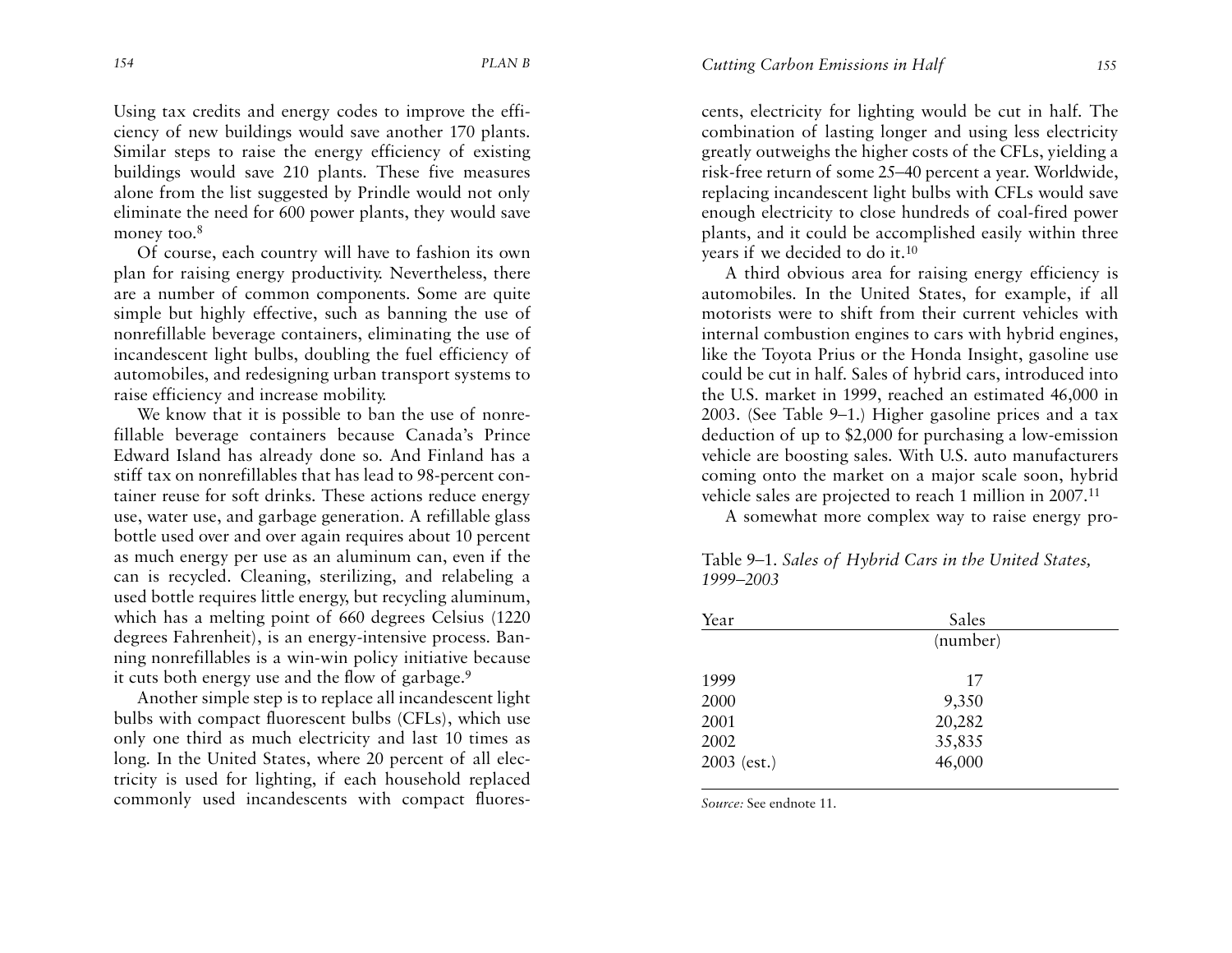ductivity is to redesign urban transport systems. Most systems, now automobile-centered, are highly inefficient, with the majority of cars carrying only the driver. Replacing this with a more diverse system that would include a well-developed light-rail system complemented with buses as needed and that was bicycle- and pedestrian-friendly could increase mobility, reduce air pollution, and provide exercise. This is a win-win-win situation. Mobility would be greater, the air would be cleaner, and it would be easier to exercise. Fewer automobiles wouldmean that parking lots could be converted into parks, creating more civilized cities.

In order to begin shifting the mix away from automobiles, some cities now charge cars entering the city. Pioneered by Singapore many years ago, this approach is now being used in Oslo and Melbourne. And in February 2003, London introduced a similar system to combat congestion as well as pollution, charging \$8 for any vehicle entering the central city during the working day. This immediately reduced traffic congestion by 24 percent.<sup>12</sup>

## **Harnessing the Wind**

Shifting to renewable sources of energy, such as wind power, opens up vast new opportunities for lowering fossil fuel dependence. Wind offers a powerful alternative to fossil fuels—a way of dramatically cutting carbon emissions. Wind energy is abundant, inexhaustible, cheap, widely distributed, climate-benign, and clean—which is why it has been the world's fastest-growing energy source over the last decade.

The modern wind industry was born in California in the early 1980s as a result of a federal tax credit for renewable energy, combined with a generous state tax credit. For most of the industry's first 15 years, growth

was relatively slow, but in recent years, generating capacity has exploded. In 1995, world wind-generating capacity was 4,800 megawatts. By the end of 2002, it had increased sixfold to 31,100 megawatts. (See Figure 9–1.) World wind generating capacity today is sufficient to meet the residential needs of Norway, Sweden, Finland, Denmark, and Belgium combined.13

Germany, with over 12,000 megawatts of wind power at the end of 2002, leads the world in generating capacity. Spain and the United States, at 4,800 and 4,700 megawatts, are second and third. Tiny Denmark is fourth with 2,900 megawatts, and India is fifth with 1,700 megawatts. Today Denmark gets 18 percent of its electricity from wind. In Schleswig-Holstein, the northernmost state in Germany, the figure is 28 percent. And in Spain's northern industrial province of Navarra, it is 22 percent. Although a score of countries now generate elec-



Figure 9–1. *World Wind Energy Generating Capacity, 1980–2002*

*Cutting Carbon Emissions in Half <sup>157</sup>*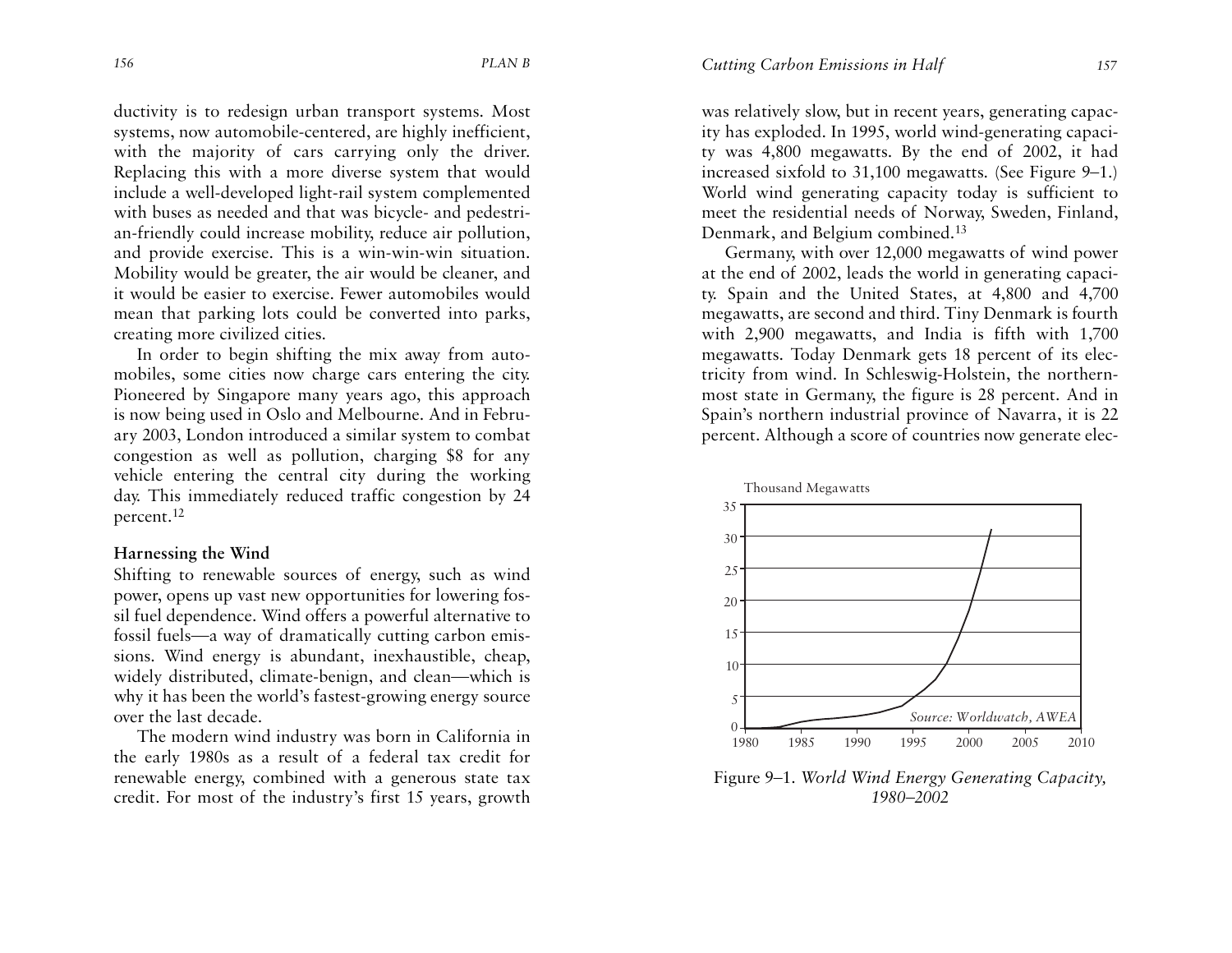tricity from wind, a second wave of major players is coming onto the field, including the United Kingdom, France, Italy, Brazil, and China.14

Wind energy is both abundant and widely distributed. In densely populated Europe, there is enough easily accessible offshore wind energy to meet all of the region's electricity needs. China can easily double its current electricity generation from wind alone. In the United States, a national wind resource inventory published in 1991 indicated that there is enough harnessable wind energy in just three of the 50 states—North Dakota, Kansas, and Texas—to satisfy national electricity needs. But this now greatly understates U.S. potential. Recent advances in wind turbine design and size, enabling the turbines to operate at lower wind speeds and to harness the wind's energy more efficiently and at greater heights, have dramatically expanded the harnessable wind resource.15

Wind is also clean. Wind energy does not produce sulfur dioxide emissions or nitrous oxides to cause acid rain.Nor are there any emissions of health-threatening mercury that come from coal-fired power plants. No mountains are leveled, no streams are polluted, and there are no deaths from black lung disease. Wind does not disrupt the earth's climate.

One of the great attractions of wind is that it is inexhaustible. Once wind farms are developed, they can operate indefinitely simply by replacing equipment parts as they wear out. In contrast to oil, which is eventually depleted, wind is inexhaustible.

Wind is also cheap. Advances in wind turbine design, drawing heavily on the technologies of the aerospace industry, have dropped the cost of wind power from  $38¢$ per kilowatt-hour in the early 1980s to less than 4¢ at prime wind sites in 2001. Some recent long-term wind supply contracts were signed at  $3¢$  per kilowatt-hour. The cost of wind-generated electricity is well below that of nuclear power. On prime wind sites, it can now undercut coal and compete with gas, currently the cheapest source of electricity generation.16

Even more exciting, with each doubling of world generating capacity, costs fall by 15 percent. With recent gr owth rates of 31 percent a year, costs are dropping by 15 percent every 30 months or so. While natural gas prices are highly volatile, the costs of wind are declining. And there is no OPEC for wind.17

Cheap electricity from wind brings the option of electrolyzing water to produce hydrogen, which offers a way of both storing wind energy and transporting it via <sup>p</sup>ipelines. It can be stored and used in lieu of natural gas in power plants to provide electricity when the wind ebbs.

Hydrogen is also the fuel of choice for the new fuel cell engines that every major automobile manufacturer is now working on. Honda and Toyota both made it to the market with their first fuel cell–powered automobiles at the end of 2002. DaimlerChrysler plans to be in the market in 2003 and Ford in 2004. In a country like the United States, the advances in wind turbine design and the evolution of fuel cells hold out the hope that farmers and ranchers, who own most of the country's wind rights, could one day be supplying not only the country's electricity, but much of the fuel for its cars as well.18

Countries that are rich in wind could end up exporting hydrogen in liquefied form in the same way that natural gas is liquefied and exported today. Among the countries that are both richly endowed in wind and rather sparsely populated are Canada, Argentina (with world-class winds in Patagonia), and Russia. Eastern Siberia could supply vast amounts of hydrogen to densely populated, heavily industrialized China, South Korea, and Japan.

Given the enormous wind-generation potential and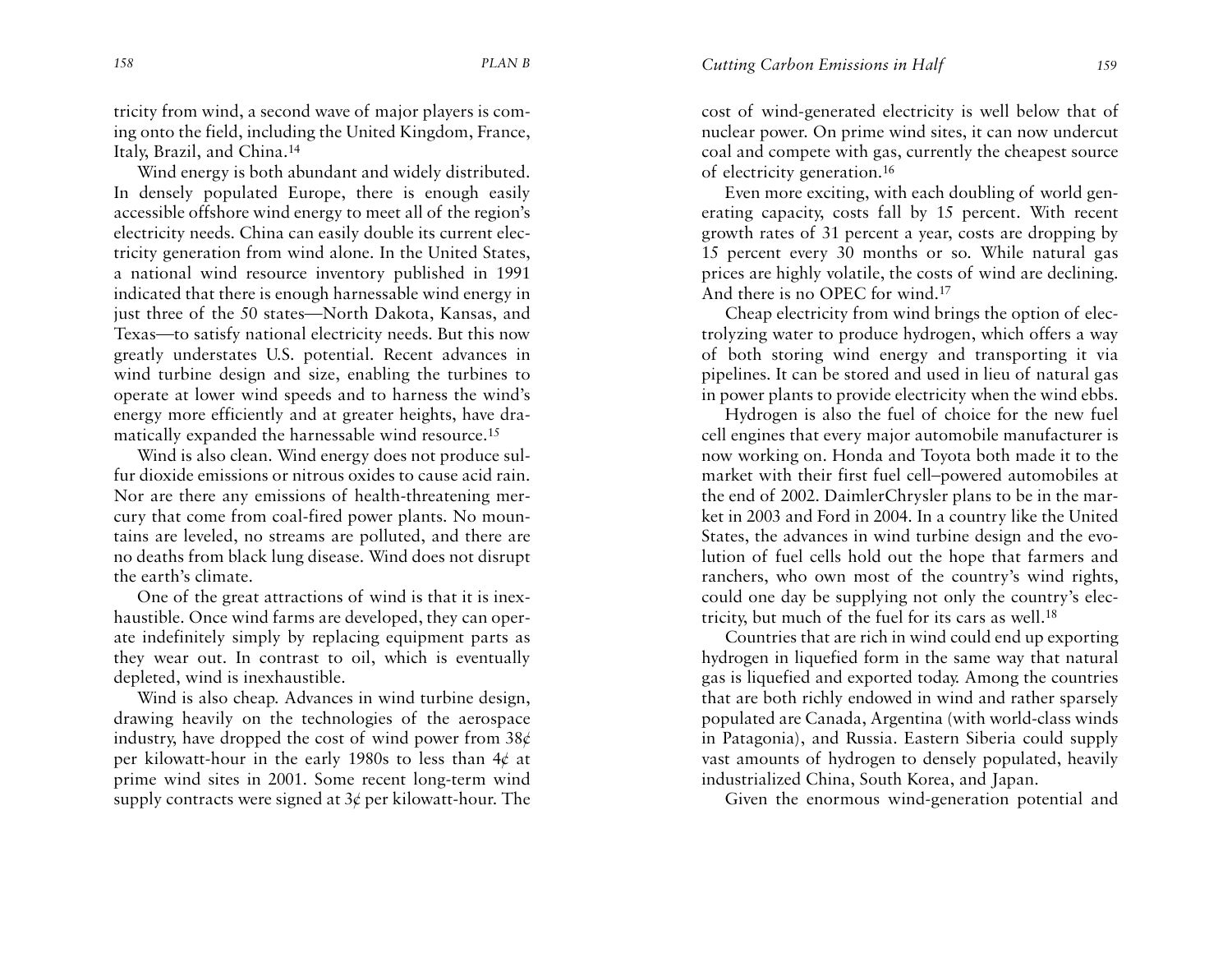the associated benefits of climate stabilization, it is time to consider an all-out effort to develop wind resources. Instead of doubling every 30 months or so, perhaps we should be doubling wind electric generation each year for the next several years, much as the number of computers linked to the Internet doubled each year from 1985 to 1995. If this were to happen, then costs would drop precipitously, giving wind-generated electricity an even greater advantage over power from fossil fuels.19

Energy consultant Harry Braun made an interesting proposal at a Hydrogen Roundtable in April 2003 for quickly shifting to a wind/hydrogen economy. From a manufacturing point of view, he noted, wind turbines are similar to automobiles: each has a brake, a gearbox, an electrical generator, and an electronic control system. Braun noted that if wind turbines are mass-produced like automobiles, the capital costs of wind-generated electricity would drop from \$1,000 a megawatt to roughly \$300, reducing the cost of electricity to 1¢ or 2¢ per kilowatt-hour.20

Rather than wait for fuel cell engines, Braun suggests using hydrogen in internal combustion engines of the sort developed by BMW. He notes that converting a gasoline engine to hydrogen is relatively simple and inexpensive. This would also facilitate the early development of hydrogen stations in wind-rich areas while waiting for the mass production of fuel cell cars. Braun calculates that the electrolysis of water to produce hydrogen and its liquefication, along with the high efficiency of a hydrogenfueled internal combustion engine, would bring the cost of hydrogen down to \$1.40 per equivalent gallon of gasoline. Assembly-line production of wind turbines at "wartime" speed would quickly end urban air pollution, oil spills, and the need for oil wars.21

The incentives for such a growth could come in part

from simply restructuring global energy subsidies—shifting the \$210 billion in annual fossil fuel subsidies to the development of wind energy, hydrogen generators, and the provision of kits to convert engines from gasoline to hydrogen. The investment capital could come from private capital markets but also from companies already in the energy business. Shell, for example, has become a major player in the world wind energy economy. BP has also begun to invest in wind power. Other major corporations now in the wind power business include General Electric and ABB. BP's planned investment of \$15 billion in developing oil resources in the Gulf of Mexico could also be used to develop 15,000 megawatts of wind-generating capacity, enough to satisfy the residential needs of 15 million people in industrial countries.22

These goals may seem farfetched, but here and there around the world ambitious efforts are beginning to take shape. As noted earlier, Germany announced at international climate discussions in India in October 2002 that it wants to cut its greenhouse gas emissions 40 percent by 2020. It is proposing a 30-percent cut throughout Europe by that date. Developing the continent's offshore and onshore wind energy resources will be at the heart of this carbon reduction effort.23

In the United States, a 3,000-megawatt wind farm is in the early planning stages. Located in South Dakota near the Iowa border, it is being initiated by Dehlsen Associates, led by James Dehlsen, a wind energy pioneer in California. Designed to feed power into the industrial Midwest around Chicago, this project is not only large by wind power standards, it is one of the largest energy projects of any kind in the world today.24

Cape Wind is planning a 420-megawatt wind farm off the coast of Cape Cod, Massachusetts. And a newly formed energy company, called Winergy, has plans for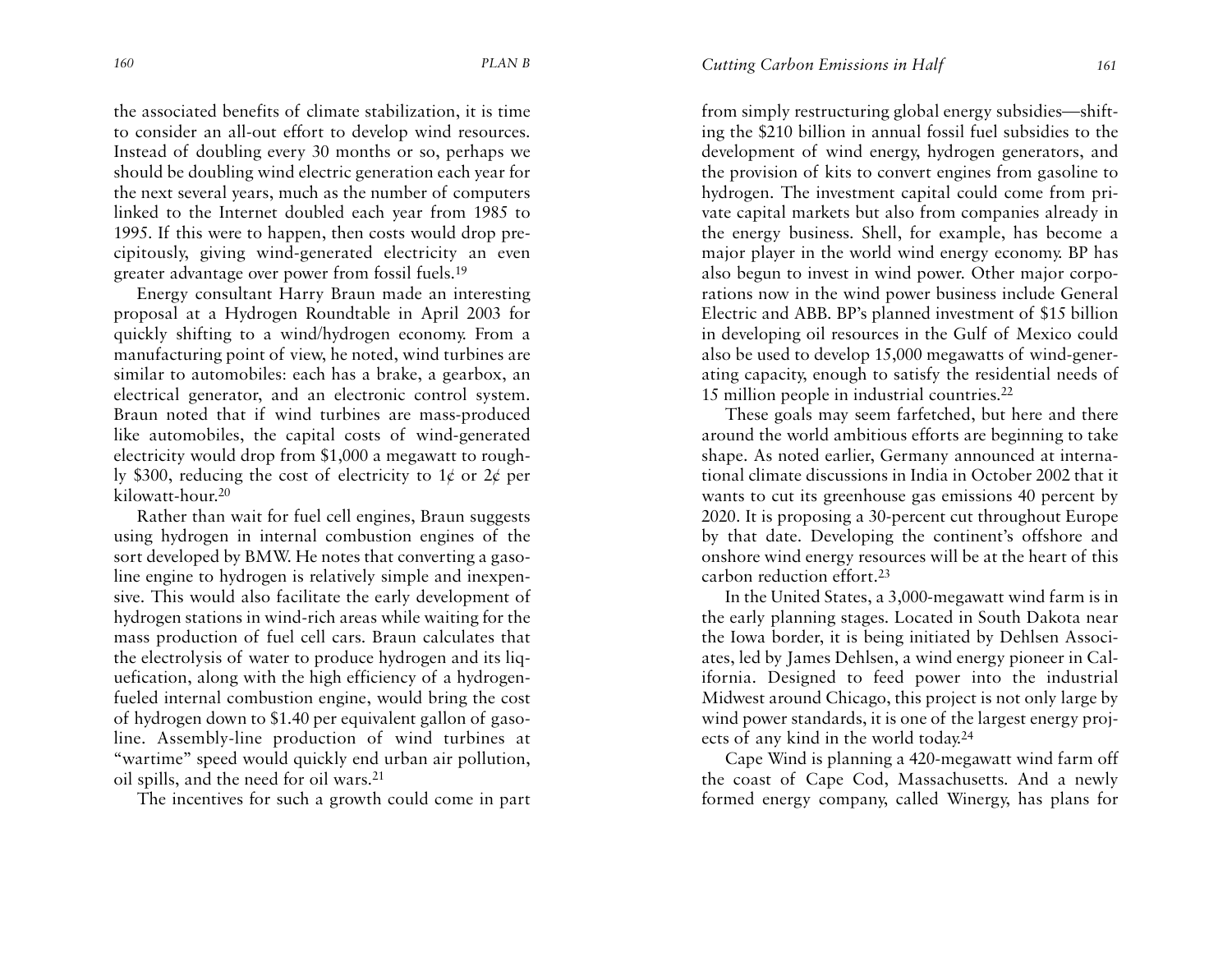some 9,000 megawatts in a network of wind farms stretching along the Atlantic coast. These are but a few of the more ambitious wind energy projects that are now beginning to emerge in the United States, a country rich in wind energy. $25$ 

The question is not whether wind is a potentially powerful technology that can be used to stabilize climate. It is. But will we develop it fast enough to head off economically disruptive climate change?

## **Converting Sunlight into Electricity**

When a team of three scientists at Bell Labs discovered in1952 that sunlight striking a silicon surface could generate electricity, they gave the world access to a vast new source of energy. No country uses as much energy as is contained in the sunlight that strikes its buildings each day, writes Denis Hayes, former Director of the U.S. government's Solar Energy Research Institute.26

Solar cells were initially used to provide electricity in remote sites in industrial countries, such as in national forests or parks, offshore lighthouses, and summer homes in remote locations. In recent years, a vast new market has opened up in developing-country villages that are not yet linked to an electrical grid. In many such situations, the cost of building a centralized power plant and a grid to deliver relatively small amounts of electricity is prohibitive, which helps explain why 1.7 billion people in developing countries still do not have electricity. As the cost of solar cells has declined, however, it is now often cheaper to provide electricity from solar cell installations than from a centralized source.<sup>27</sup>

In Andean villages, solar installations are replacing candles as a source of lighting. For villagers who are paying for the installation over 30 months, the monthly payment is roughly the same as the cost of a month's supply

of candles. Once the solar cells are paid for, the villagers then have an essentially free source of power—one that can supply electricity for decades. In villages in India, where light now comes from kerosene lamps, kerosene may cost more than solar cells.28

At the end of 2002, more than 1 million homes in villages in the developing world were getting their electricity from solar cells. If families average six members, then 6 million people are getting their residential electricity from solar cells. But this is less than 1 percent of the 1.7 billion who do not yet have electricity. The principal obstacle to the spread of solar cell installations is not the cost per se, but the lack of small-scale credit programs to finance them. As this credit shortfall is overcome, village purchases of solar cells could climb far above the rate of recent years.<sup>29</sup>

The residential use of solar cells is also expanding in some industrial countries. In Japan, where companies have commercialized a solar roofing material, some 70,000 homes now have solar installations. Consumers in Germany receive low-interest loans and a favorable guaranteed price when feeding excess electricity into the grid. In industrial countries, most installations are designed to reduce the consumer's dependence on grid-supplied electricity, much of it from coal-fired power plants.30

The governments with the strongest incentives for the use of solar cells are also those with the largest solar cell manufacturing industries. In Japan, for example, residential installations totaled roughly 100 megawatts in 2001. The comparable figure for Germany was 75 megawatts. The United States, a far larger country, was third—with 32 megawatts of installations. India was fourth with 18 megawatts. Japan leads the world in solar cell manufacturing, with some 43 percent of the market. The European Union, led by Germany's vigorous program, has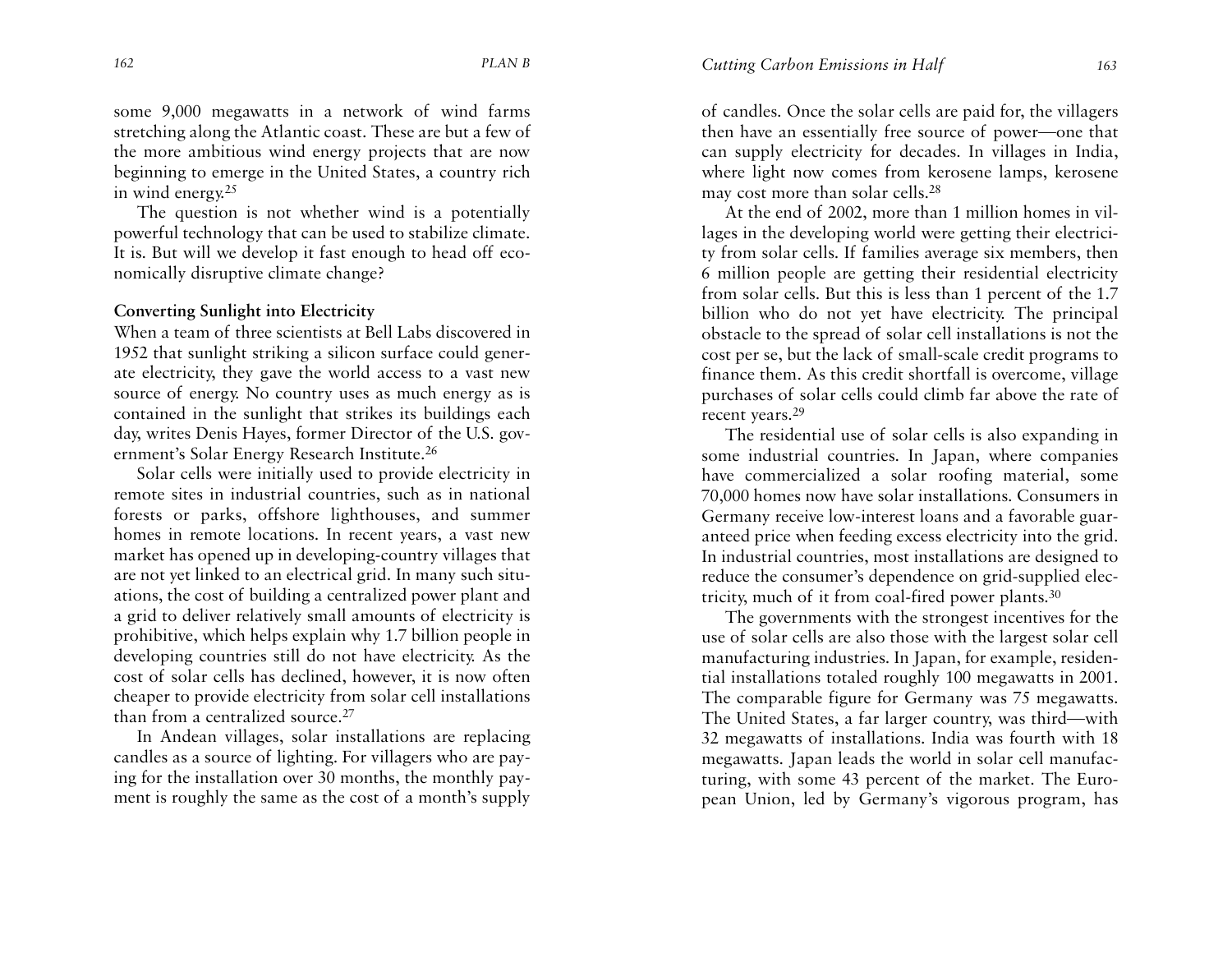moved into second place with 25 percent of output. The United States, with 24 percent, is now third.31

The cost of solar cells has been dropping for several decades, but the falling cost curve lags wind by several years, making solar-generated electricity much more costly than power from wind or coal-fired power plants. Industry experts estimate that with each doubling of cumulative production, the price drops roughly 20 percent.32

Over the last seven years, solar cell sales have expanded an average of 31 percent annually, doubling every 2.6 years. (See Table 9–2.) Since there is little doubt that solar cells will one day be an inexpensive source of electricity as the scale of manufacturing expands, the challenge for governments is to leapfrog into the future by accelerating gr owth of the industry. Only very modest government incentives are needed to do that. If we can quickly reduce the cost of solar cells, they will join wind as a major player in the world energy economy.33

#### Table 9–2. *Trends in Energy Use by Source, 1995–2002*

| <b>Energy Source</b>          | Annual Rate of Growth |
|-------------------------------|-----------------------|
|                               | (percent)             |
| Solar Photovoltaics           | 30.9                  |
| Wind Power                    | 30.7                  |
| Geothermal Power <sup>1</sup> | 3.1                   |
| Natural Gas                   | 2.1                   |
| Oil                           | 1.5                   |
| Hydroelectric <sup>2</sup>    | 0.7                   |
| Nuclear Power                 | 0.7                   |
| Coal                          | 0.3                   |

1Data available through 2000. 2Data available through 2001. *Sources*: See endnote 33.

## **Energy from the Earth**

When we think of renewable energy, we typically think of sources derived from the sun, either directly or indirectly, such as solar heating, solar electricity, wind power, and hydropower, or sources of biological origin, such as wood and crop residues. But the earth itself is a source of heat energy (mostly from radioactivity within the earth), which gradually escapes either through conduction or through hot springs and geysers that bring internal heat to the earth's surface. The use of geothermal energy is sustainable as long as its use does not exceed the rate of generation. It is also inexhaustible and will last as long as the earth itself.

Geothermal energy is used both to generate electricity and as a source of heat for direct use, such as with space heating for greenhouses, aquaculture, and industrial processes, and with heat pumps. After Italy pioneered the use of geothermal energy to generate electricity in 1904, the practice spread to some 22 countries. The global capacity of 8,000 megawatts in 2000 represents a 37-percent gr owth over the 5,800 megawatts available in 1990.34

Two countries—the United States with 2,200 megawatts and the Philippines with 1,900 megawatts account for half of world generating capacity. (In the Philippines, geothermal provides 27 percent of the country's electricity supply.) Most of the remainder is concentrated in five countries: Italy, Mexico, Indonesia, Japan, and New Zealand.35

The direct use of geothermal heat for various purposes is even larger, equivalent to 12,000 megawatts of electricity generation. Some 30 countries account for most of the world's direct use of geothermal energy. Its use in heat pumps, which extract and concentrate heat from warm water for various uses, is the largest single use.<sup>36</sup>

Iceland and France dominate the use of geothermal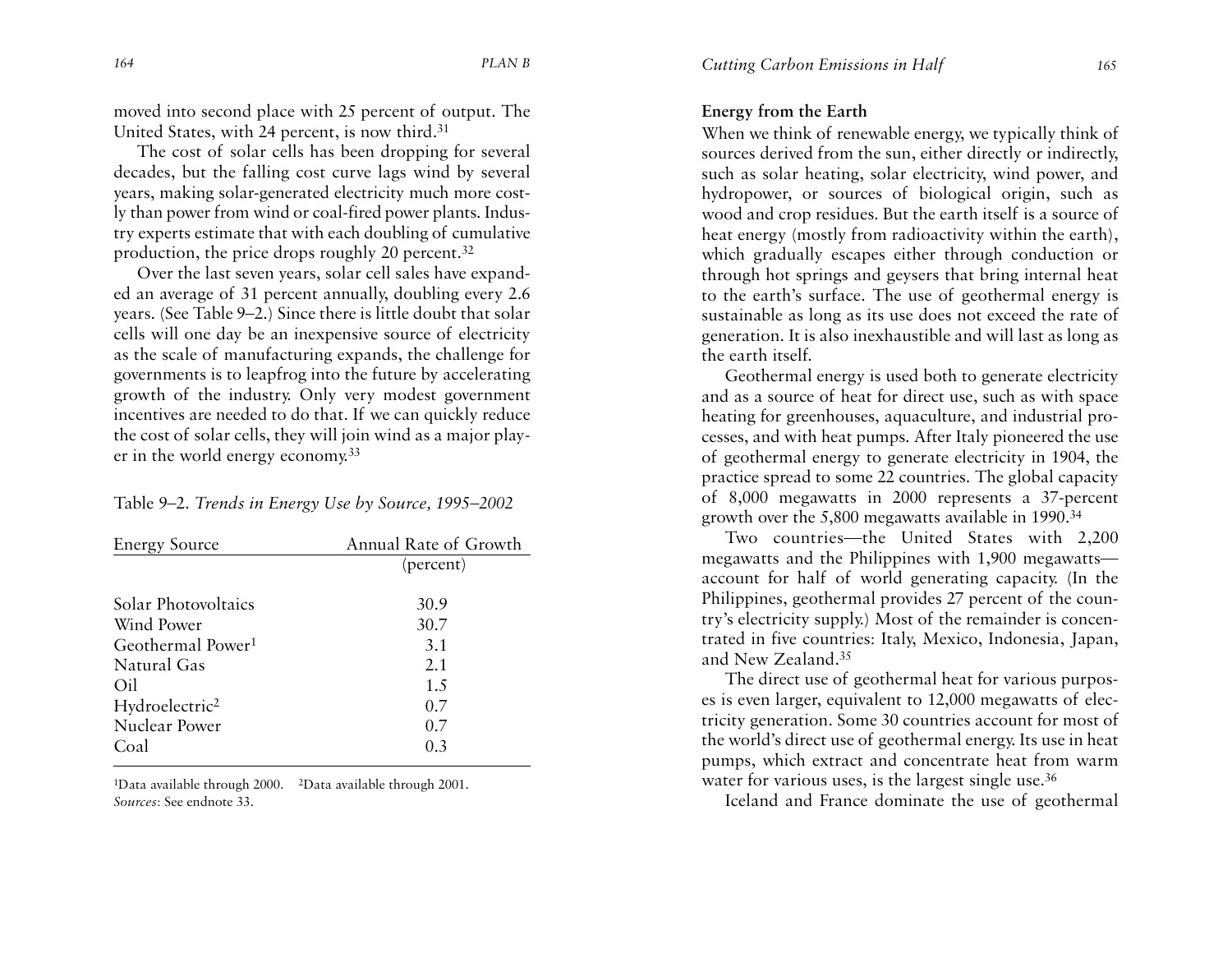energy for space heating. In Iceland, 85 percent of the country's 290,000 people use geothermal energy to heat their homes, saving \$100 million per year from avoiding oil imports. Geothermal energy accounts for more than one third of Iceland's energy use. During the decade following the two oil price hikes in the 1970s, some 70 geothermal heating facilities were constructed in France, providing both heat and hot water for some 200,000 housing units. In the United States, individual homes are supplied directly with geothermal heat in Reno, Nevada, and in Klamath Falls, Oregon. Other countries that have extensive geothermally based district-heating systems include China, Japan, and Turkey.37

Geothermal energy is an ideal source of heat for greenhouses, particularly in northern climes. Russia, Hungary, Iceland, and the United States all use geothermally heated greenhouses to produce fresh vegetables in winter.38

Some 16 countries use geothermal energy for aquaculture. Among these are China, Israel, and the United States. In California, for example, 15 fish farms produce tilapia, striped bass, and catfish with warm water from underground. This enables farmers to produce larger fish in a shorter period of time and to produce without interruption during the winter. Collectively these California farms produce 4.5 million kilograms of fish per year.39

The number of countries turning to geothermal energy both for electricity and for direct use is increasing rapidly. So, too, is the range of uses. Once the value of geothermal energy is discovered, its use is often quickly diversified. Romania, for example, uses its geothermal energy for district heating, for greenhouses, to produce hot water for dwellings, and to supply industrial hot water for factories. With heat pumps, it is now possible to treat the earth as both a heat source and a sink to provide heating in winter and cooling in summer.<sup>40</sup>

Geothermal energy is widely used for bathing and swimming. Japan, for example, has 2,800 spas, 5,500 public bathhouses, and 15,600 hotels and inns that use hot geothermal water. Iceland has some 100 public swimming pools heated with geothermal energy. Most are open-air pools used the year-round. Hungary heats 1,200 swimming pools with geothermal energy.<sup>41</sup>

The potential of geothermal energy is extraordinary. Japan alone has an estimated geothermal electric-generating capacity of 69,000 megawatts, enough to satisfy one third of its electricity needs. Other countries bordering the Pacific with a vast potential—in the so-called Ring of Fire—include Chile, Peru, Ecuador, Colombia, all of Central America, Mexico, the United States, and Canada in the East Pacific and Russia, China, South Korea, the Philippines, Indonesia, Australia, and New Zealand in the West Pacific. Other geothermally rich countries include those along the Great Rift of Africa and the Eastern Mediterranean. Fortunately, many countries now have enough experience and engineering capacity to tap this vast resource.42

## **Building the Hydrogen Economy**

The evolution of the fuel cell—a device that is powered by hydrogen and uses an electro-chemical process to convert hydrogen into electricity, water vapor, and heat—is setting the stage for the evolution of a hydrogen-based economy. The fuel cell is twice as efficient as the internal combustion engine and it is clean, emitting only water vapor.<sup>43</sup>

The great attraction of the fuel cell is that it facilitates the shift to a single fuel, hydrogen, that neither pollutes the air nor disrupts the earth's climate. Stationary fuel cells can be installed in the basements of buildings, for example, to generate electricity and heat that can be used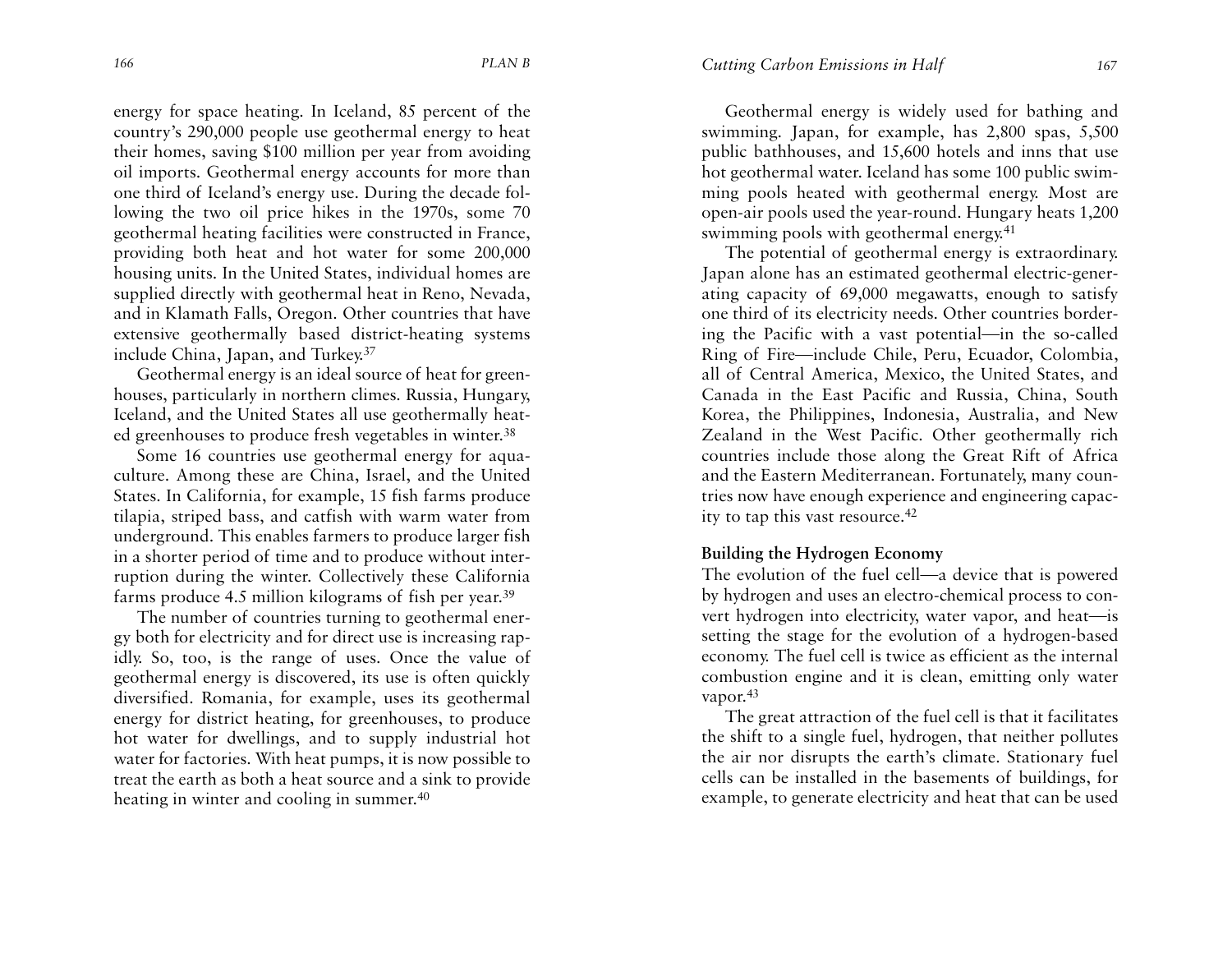both for heating and cooling. Mobile fuel cells can be used to power cars and portable electronic devices, such as cell phones and laptop computers.

Hydrogen can come from many sources, including the electrolysis of water or the reformulation of natural gas or gasoline, a process that extracts the hydrogen from these hydrocarbons. If the hydrogen comes from water, then electricity from any source can be used to electrolyze the water. If the electricity comes from a wind farm, hydropower station, geothermal power station, or solar cells, the hydrogen will be clean—produced without carbon emissions or air pollutants.

One country, Iceland, already has a plan to convert from fossil fuels to hydrogen. The government, working with a consortium of companies led by Shell and DaimlerChrysler, is taking the first step in 2003 as Daimler-Chrysler begins converting Reykjavik's fleet of 80 buses from internal combustion to fuel cell engines. Shell has built a hydrogen station to service the buses, using cheap hydroelectricity to electrolyze water and produce hydrogen. This is clean hydrogen. In the next stage, Iceland's automobiles will be converted to fuel cell engines. And in the final stage, the Icelandic fishing fleet—the centerpiece of its economy—will also convert to fuel cells. Already heating most of its homes and buildings with geothermal energy and getting most of its electricity from hydropower and geothermal power, Iceland plans to be the first modern economy to declare its independence from fossil fuels.44

On the other side of the world, in Japan, retired corporate executive Masatsugu Tanaguichi is also planning to create a hydrogen economy. He is working on 875 square-kilometer Yakushima Island off the southern tip of Japan whose principal defining characteristic is 8 meters of rainfall a year. Much of the island is part of <sup>a</sup>

huge nature preserve. Tanaguichi plans to build a series of small dams on the island to convert its abundanthydropower into electricity to power hydrogen generators, electrolyzing water to produce hydrogen. The first goal will be to meet the needs of the 14,000 residents of the island. Once that is done, he plans to ship the excess hydrogen to mainland Japan, transporting it in liquefied form aboard tankers, much as natural gas is transported. He believes the island can export enough hydrogen to run 500,000 automobiles.45

Elsewhere, some 30 hydrogen stations have opened. In the Munich airport, for example, a hydrogen station fuels 15 airport buses that have hydrogen-burning internal combustion engines. California now has at least two hydrogen stations—one, built by Honda, uses solar cell electricity to electrolyze water. This station was built to service the five fuel cell cars Honda has sold to the city of Los Angeles. The other hydrogen station in California uses wind-generated electricity to produce the hydrogen. Both are clean-hydrogen stations.46

One of the challenges for fuel cell vehicles is how to store the hydrogen. It can be stored in compressed form, liquefied form, or chemically with metal hydrides. It is also possible to store natural gas or gasoline on board and then use reformers to extract the hydrogen. The pros and cons of these various approaches are numerous. In the end, the central question is whether the hydrogen that is used in fuel cell vehicles is clean hydrogen made using renewable energy to electrolyze water or climate-disrupting hydrogen made using fossil fuels.47

Fuel cells are initially being used more widely in buildings simply because hydrogen storage is much simpler with stationary fuel cells than with those used in vehicles. Fuel cells will probably proliferate rapidly in larger structures, such as office and apartment buildings, and then, as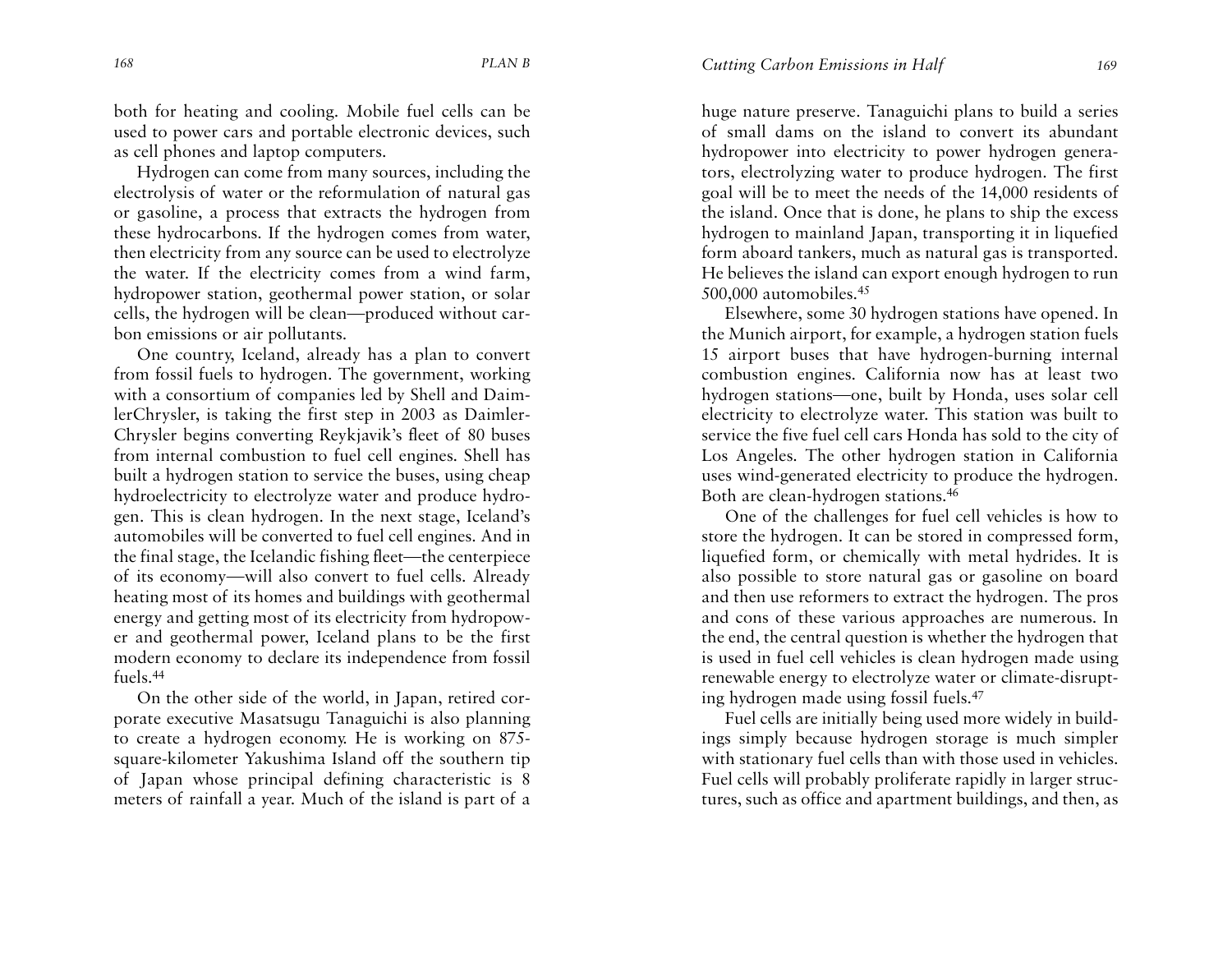the technology matures, be installed in private homes. These fuel cells will provide buildings with electricity, heating, and cooling.

Natural gas will likely be the main source of hydrogen in the near term, but, given its abundance, wind is likely to become the principal source in the new energy economy, as mentioned earlier. The hydrogen storage and distribution system, most likely an adaptation of existing natural gas systems, provides a way of both storing wind energy and transporting it efficiently. It is a natural marriage.

One of the big questions today is which of the companies involved in today's multidimensional energy economy will be the principal players in the hydrogen economy? Will it be the oil companies, the natural gas companies, and gas utilities? Will wind companies invest in hydrogen generators and become major hydrogen suppliers? Will companies that control today's natural gas pipelines be the dominant players, delivering hydrogen both to individual buildings and to fueling stations for vehicles?

These are but a few of the questions emerging as the world faces the need to move quickly into the new economy, one in which wind farms replace coal mines and where hydrogen generators replace oil refineries. In making technological choices, there will be winners and there will be losers. A century ago, some automobile companies opted for steam engines and others opted for the newer, less well understood internal combustion engine. Today steam-powered vehicles are found only in museums.

The stakes in this competition are high. The aircraft industry faced a similar situation in the late 1960s as the world appeared to be moving toward supersonic air transport (SST). There were three entries in the race: Russian, Anglo-French, and American. The United States withdrew under pressure from the environmental community, which cited an economic analysis by the Environmental Defense Fund that concluded the technology was too fuel-inefficient to be economically viable. The Russians dropped out of the competition, leaving Europe alone to build the first SST, the Concorde. In the United States, Boeing decided to go with size rather than speed and built the 747. Today, 35 years later, not a single Concorde has been sold commercially. Only the national airlines of the two countries that developed the SST—Air France and British Airways—have bought them. And in April 2003, these companies announced they would ground the Concorde by the end of October 2003. Boeing, meanwhile, has sold more than 1,300 of its 747s.48

Today's corporations also will be choosing among various energy sources and technologies as they move into this new energy era. Some companies will underestimate the political pressures to phase out fossil fuels that will likely develop as the costs of climate change become more apparent. Some will choose wisely; others will not. Some will prosper; others will disappear.

#### **Cutting Carbon Emissions**

The accelerating rise in the earth's temperature calls for simultaneously raising efficiency and shifting to renewables in order to cut carbon emissions in half, recognizing that the initial large gains are likely to come in efficiency improvements. An important government measure is to mandate efficiency standards for household appliances, automobiles, and the construction of new buildings taking advantage of recent technological advances.

Moving away from auto-centered urban transport to a system that would prominently feature public transport in a bicycle- and pedestrian-friendly environment would cut fuel use in cities. It would also reduce air pollution and increase the opportunities for exercise—something much needed in a world where 3 million people die each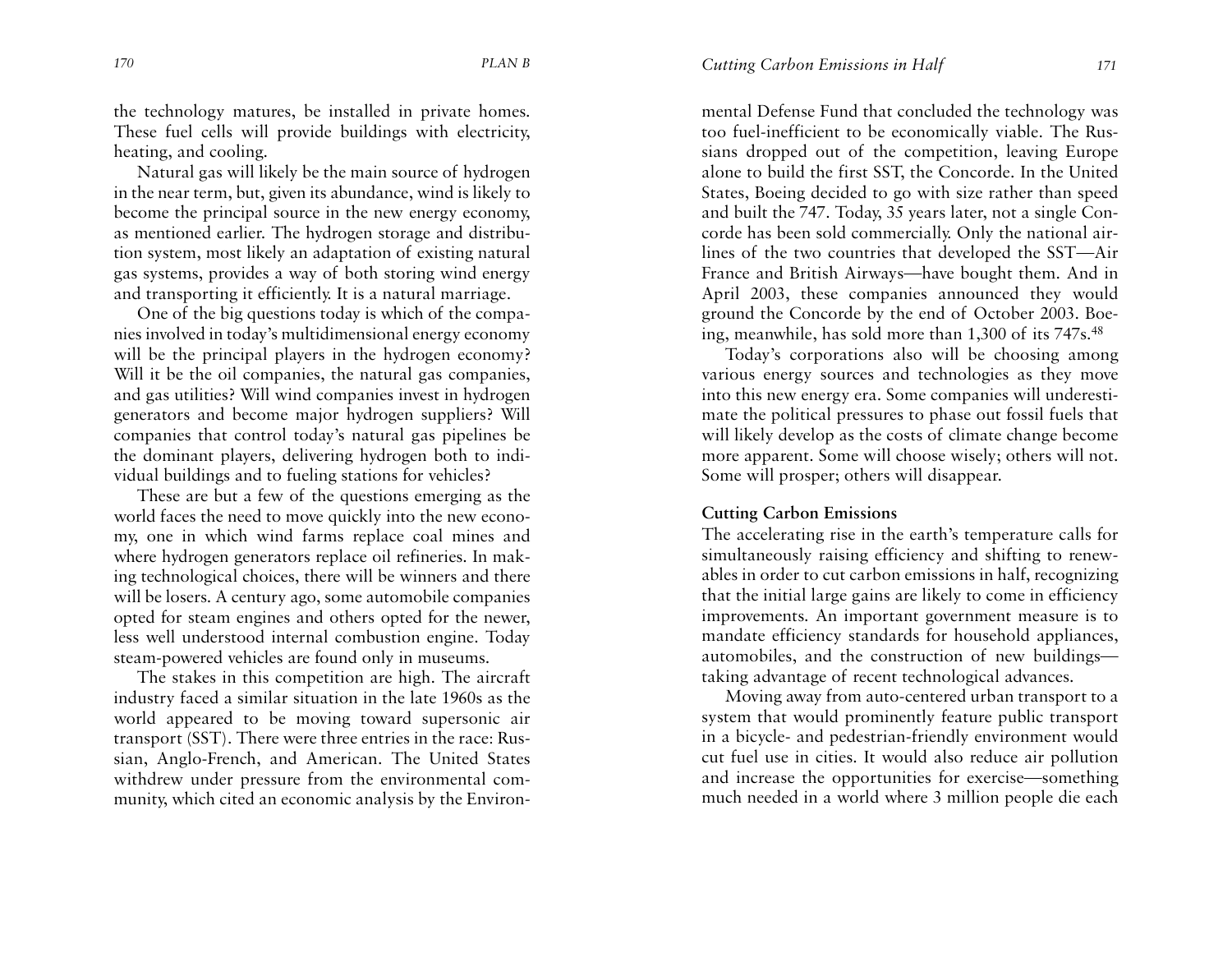year from urban air pollution and where half or more of the adults in exercise-deprived, affluent societies are overweight.49

At the corporate level, firms are now looking at the expense of traffic congestion when deciding where to locate offices and plants. Similarly, young people deciding where to settle down are looking for communities that have bicycle-friendly transportation systems with jogging and hiking trails.

In looking at new energy sources, wind seems certain to be the centerpiece in the new energy economy for the reasons outlined earlier. Its wide distribution offers analternative to the current heavy global dependence on one region for oil. The wind energy industry has now evolved to the point where it has the requisite technological capacity to expand wind electric generation dramatically over the next decade, making it the world's leading electricity source.

In considering this prospect, it is instructive to look at the recent adoption of other popular new technologies, such as cellular phones. In 1990, there were 11 million cell <sup>p</sup>hones in use in the world, compared with 519 million fixed-line phones. Just six years later—in 1996—sales of cell phones reached 53 million, eclipsing the sales of 51 million fixed-line phones. Within another six years—by 2002 the cell phones in use had reached 1.2 billion, outnumbering the 1.1 billion fixed-line phones. In 12 years cell phones went from being a novelty to dominating the market.<sup>50</sup>

Although the capital requirements for cell phones are small compared with those for electrical generating capacity, their sales growth nonetheless illustrates how market forces can drive the adoption of an appealing new technology. The cell phone market grew by 50 percent a year during the 1990s; wind power has been growing at 31 percent a year since 1995.51

If we decided for climate stabilization reasons that wewanted to double wind electric generation each year, it would not be long before wind would be the dominant source of electricity. The United States, for example, now has nearly 5,000 megawatts of wind-generating capacity. Doubling that each year would take it to 640,000 megawatts in seven years, making it the leading source of electricity. Again, this is not beyond the capacity of the industry. In 2001, the strongest year to date in the United States, wind electric-generating capacity grew by 67 percent. The total investment to reach this level of generation, using the rule of thumb of \$1 million per megawatt (which is now on the high side), would be \$640 billion over a seven-year span, or roughly \$90 billion a year. For perspective, Americans currently spend \$190 billion each year on gasoline.52

There are many policy instruments for accelerating the shift from a carbon- to a hydrogen-based energy economy, including the shift of subsidies from fossil fuels to wind, solar, and geothermal energy sources. Some of these subsidies might also be used for investments in efficiency. For example, each car with a gasoline/battery hybrid engine purchased in the United States currently is eligible for a federal tax deduction of up to \$2,000. This helps to make these cars more competitive price-wise, since they are still being manufactured on a relatively small scale. Thus far, the only companies that are marketing hybrid cars are Toyota and Honda, both Japanese. U.S. automakers are scrambling to get on the bandwagon so as not to miss out on this fast-growing market.<sup>53</sup>

While subsidies are being shifted from fossil fuels to renewables and the hydrogen economy infrastructure, it would make eminent sense to reduce income taxes andraise those on climate-disrupting energy sources at the same time. This tax shifting, already under way in sever-